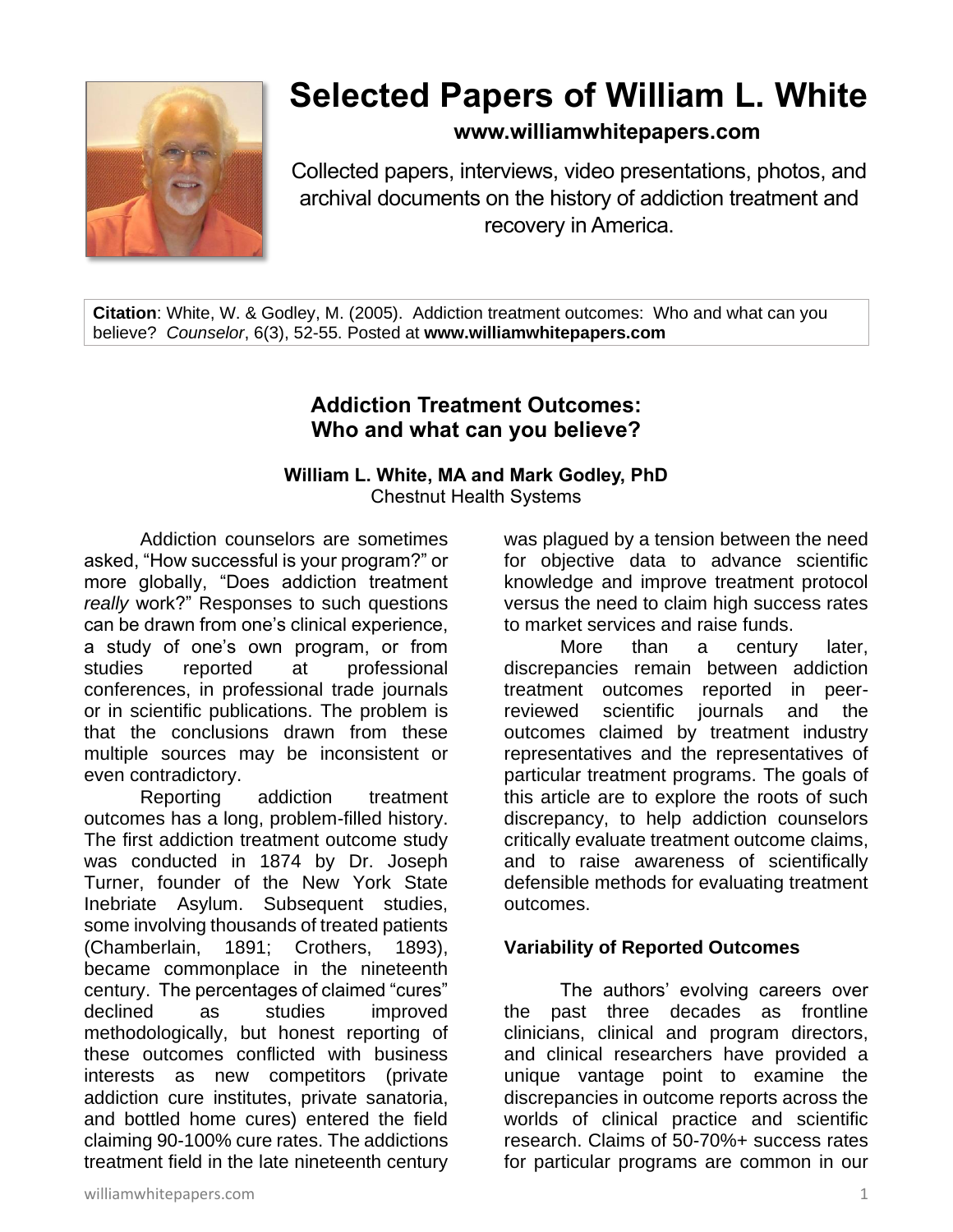queries of treatment program representatives, and the Internet is filled with treatment claims of 70-100% success rates—rates that far exceed those reported at scientific conferences and in the scientific literature. (A 2001 review of the largest and methodologically rigorous alcoholism treatment outcome studies by Miller, Walters and Bennett reported an average one-year continuous abstinence rate of 24%.) At the marketing and public relations level, we have witnessed promotional material that oversimplifies ("Treatment works") and overstates the complex and highly variable outcomes of addiction treatment (White, 2004). These discrepancies raise the question of who and what one can believe about the effectiveness of addiction treatment.

There are several possible sources of this discrepancy. Clinical outcomes do differ across client populations, addiction treatment programs and even across addiction counselors (Wilbourne & Miller, 2003; McLellan, Woody, Luborsky, & Goehl, 1988). It is certainly possible that some programs simply have far superior treatment services, have more competent individuals delivering these services, treat clients with better prognoses for recovery or some combination of these characteristics. We suspect, however, that the primary cause of these discrepancies lies in the quality of the study methods and procedures upon which statements about effectiveness are made.

#### **Methodological Weaknesses in Local Follow-up Studies**

Some claims of treatment success rest on no scientific foundation and instead represent everything from honest estimates to self-serving fabrications. However, the more common problem is that wellintentioned individuals within local programs conduct follow-up studies of discharged clients using methods that are so different from those used in scientific studies as to render the results across these worlds incomparable. Below we identify 10 of the most important criteria that differentiate scientifically rigorous studies of treatment effectiveness from the "home grown," or less rigorous studies.

Motivation for the Study: Addiction treatment programs are under ever-growing pressure to answer questions about their effectiveness. Their need to defend or extol the benefits of treatment can influence the design and conduct of a study in ways that bias study findings. In contrast, the best scientific studies are placed in the hands of trained clinical researchers whose primary goal is to implement the best possible scientific methods to evaluate the effects of particular interventions, not justify the legitimacy of treatment as a cultural institution.

Study Design and Treatment Specification: The question of "Is this treatment intervention effective?" is best answered in the context of, "Compared to what?" Follow-up studies of a single treatment program fail to answer the latter question. In contrast, the strongest studies answer these questions via random assignment of clients to different interventions whose active ingredients are specified in a treatment manual, delivered by staff who have completed competencybased training on the manual, and who are then monitored over time by a clinical supervisor to assure implementation fidelity. This approach allows comparison of effects for two or more treatments.

Inclusion Criteria: The high reported success rates of some programs may reflect a practice euphemistically known as "creaming"—admitting to treatment or including in the study only individuals with the best prognoses for long-term recovery, while excluding those with high problem severity. In contrast, scientific studies of program effectiveness attempt to assure that those being studied are representative of the larger pool of persons in need of such treatment or restrict statements of effectiveness to those persons who share the characteristics of those studied.

Intention to Treat: Reporting success rates solely of "graduates" or those "successfully completing continuing care" a common practice in program marketing materials and local program evaluations--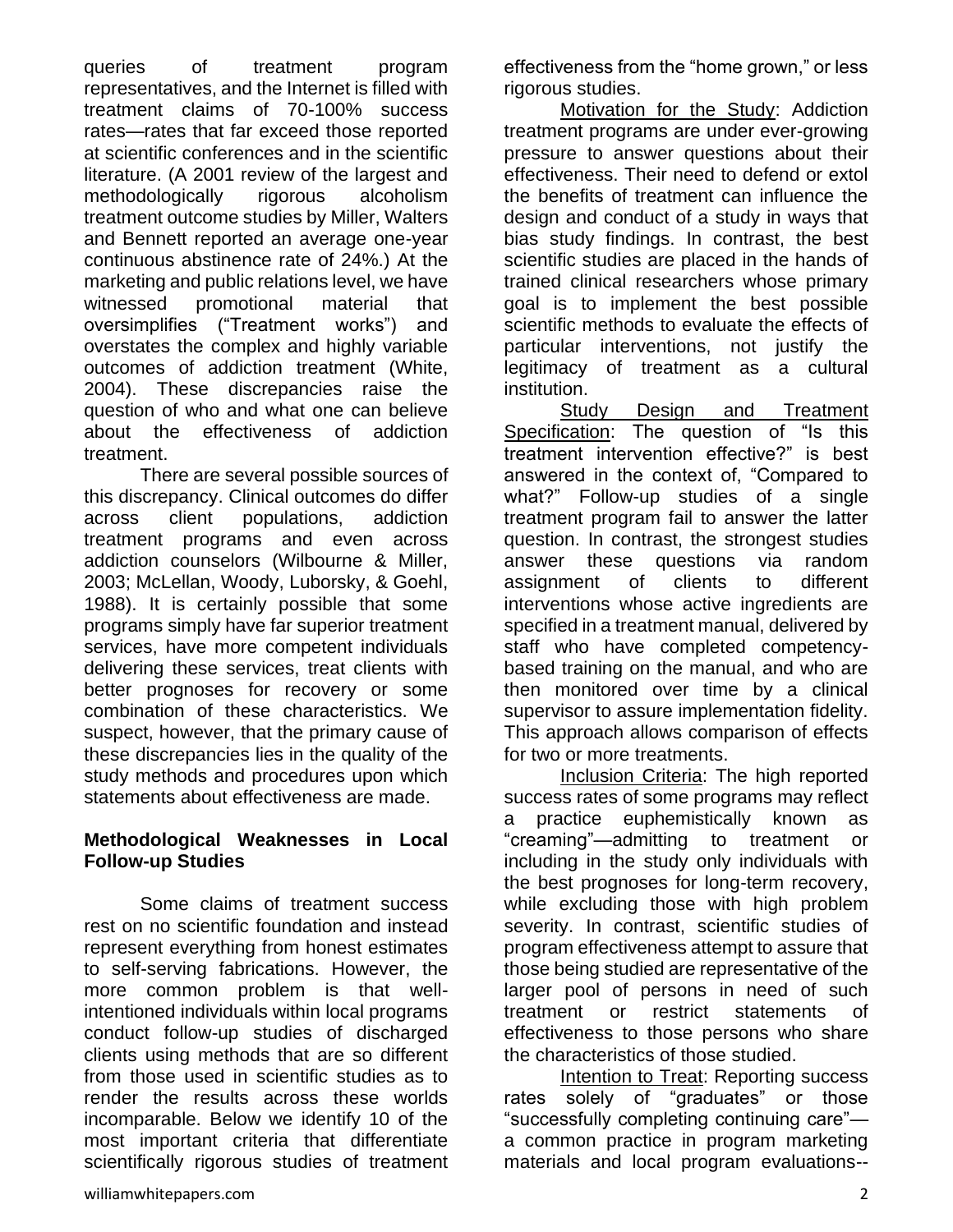inflates treatment outcomes by excluding those clients who failed to complete primary treatment or continuing care. In contrast, scientific studies base their conclusions about the degree of treatment effectiveness on "intent to treat" samples, meaning that once enrolled in the study, even clients who drop out after one day or one session are still included in the main analyses (for retrospective studies this would be the equivalent of including every client admitted during a specified time period, not just those who successfully completed treatment). This is a key point because treatment was *intended* to work for individuals who prematurely dropped out, therefore they must be included all the way through longitudinal follow-up and data analysis. This practice is essential in defining the success and limitations of interventions.

Sample Size: Small samples provide poor statistical power to detect treatment effects upon which conclusions can be drawn, e.g., is the treatment more effective for women than men, when women may make up a very small number of the overall sample. Alternatively, studies with small sample sizes may find a large effect (capitalizing on a few patients with excellent outcomes) that would later dissipate once, for example, 50 patients per condition or more were enrolled, treated, and followedup. We have seen significant findings occur with 30 clients per condition only to be reduced to clinically trivial differences upon following up 50 clients per condition. Studies with small samples may be helpful in calling for large sample controlled replications, but they should not be relied upon for marketing, policy or program decision making.

Follow-up Rate: The low follow-up rates (less than 50%) that often characterize local treatment program follow-up studies artificially inflate recovery outcomes by excluding those individuals who couldn't be found at follow-up. Research shows that poorer functioning clients are more likely to be lost at follow up (Scott, 2004). The Center for Substance Abuse Treatment requires 80% follow up rates at 6 and 12 months for its discretionary grant programs and recently published follow-up technology is

demonstrating consistent rates of 90+% several years after intake (Scott, 2004; Scott & Dennis, 2000; Cottler, Compton, Ben-Adallah, Horne, & Claverie, 1996).

Data Sources and Interviewer Reactivity: Most local program evaluations are based on client self-report data collected through telephone interviews or mail in surveys. In contrast, scientific studies often supplement client self-report with collateral interviews and chemical testing. Local evaluations often use clinical staff with a preexisting relationship with the client to collect the data. This may introduce a reactive bias where the desire of the client to meet the clinical staff's expectations of complete abstinence leads to false negative selfreports of no or low use. In contrast, scientific studies use trained interviewers who are not affiliated with the treatment program to collect follow-up information.

Outcome Measures: A fundamental flaw in many local outcome studies is the use of a single "(and sometimes undefined) effectiveness measure. All references to "success rates" or "recovery rates" need to be operationally defined in clear and specific terms. The trend in scientific studies is to do pre- and post-treatment, and follow-up comparisons across multiple dimensions, e.g., percent abstinent during a defined period; percent of days abstinent per month, ounces of ethanol consumed per using episode, the number of problems related to use, and other measures of life-health functioning.

Peer-review, the "Gold-standard:" We have been surprised how many programs failed to provide us requested copies of the study upon which a claimed success rate was based. Such secrecy is the antithesis of good science. No study of treatment outcomes is credible until its methods and findings have been subjected to peer review, published, or at least made available for review by others.

Truth-in-Advertising: Some local programs base reports of their effectiveness on a single study from their distant past, even though the clinical design of the program has changed since the original study was conducted. Providers often make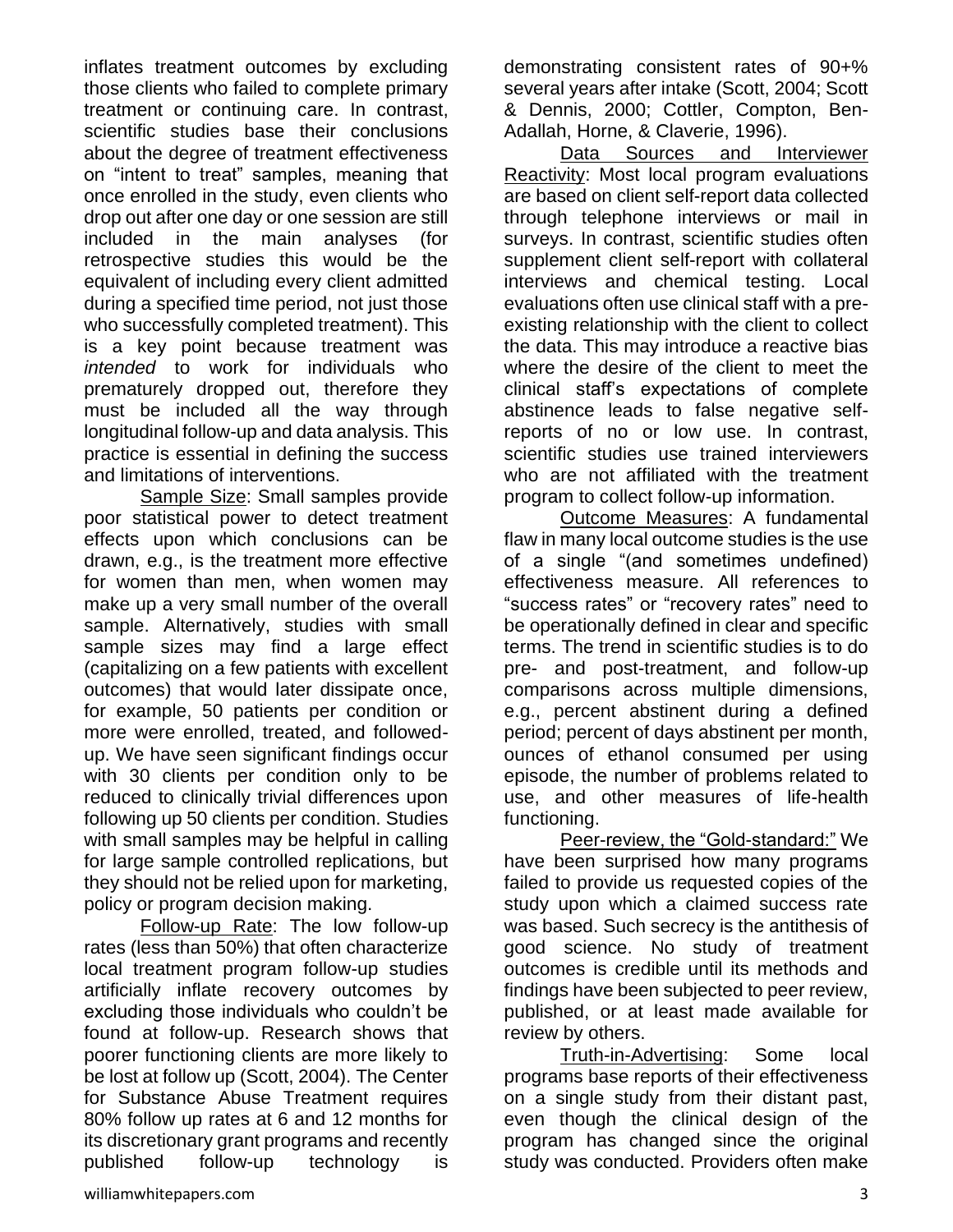changes to treatment models, including evidenced-based treatment manuals that are designed to be conducted according to the manual protocol! If we "drift" from the "xyz" manual or the treatment program that was evaluated previously---we should not claim that we are doing the "xyz program," or that our program will have a level of effectiveness based on a study for which the results no longer apply.

### **Improving Local Evaluations of Addiction Treatment**

Most local programs do not have the financial and technical resources to design and conduct large randomized clinical trials, but there is much that can be done to improve the scientific integrity of their client follow-up studies. We offer the following prescriptions toward this end:

- vow to conduct the study in the most objective manner possible, using trained experts in clinical research methods to oversee your procedures from *recruitment to treatment* to *follow-up* to *analysis* and *report writing*,
- define the active ingredients of the treatment that is to be evaluated, assure that staff can and do competently deliver those critical ingredients and report dosage (i.e., how much of the treatment did each participant receive),
- report characteristics of clients upon whose experiences clinical outcomes are based,
- use the Consort guidelines (http://www.nature.com/bdj/about/ Consort.htm) to report client eligibility, recruitment, enrollment, and attrition; remember to use the "intent to treat" standard,
- use as large a sample as possible, especially if you plan subgroup comparisons,
- achieve at least an 80% follow-up rate or be prepared to carefully limit your conclusions,
- except for pilot or preliminary investigations, report outcomes for the longest possible period you can afford. Ideally, one year posttreatment; but longer is clearly better,
- validate self-report data with collateral interviews and, whenever possible, chemical testing,
- use independent interviewers rather than clinical staff with preexisting relationships with the study population,
- evaluate outcomes across multiple dimensions (e.g., changes in quantity and frequency of primary and secondary drug consumption and related problems) and multiple measures of health and functioning as might be found in the Global Appraisal of Individual Needs or the Addiction Severity Index,
- be your own worst critic before someone else is—look for alternative explanations for the results obtained and enlist the help of experienced clinicians to help with this, and
- make all studies upon which success claims are made available for professional and public review.

Recruiting local behavioral scientists for consultation on research design, study procedures, analysis, and report writing is highly recommended. Such qualified and experienced consultants may be found at local colleges and universities. There are also excellent written resources for conducting rigorous program evaluation (e.g., Cook and Campbell, 1979) and study guidelines for randomized clinical trials (http://www.nature.com/bdj/about/Consort.h tm) that provide expert guidance for conducting methodologically sound studies.